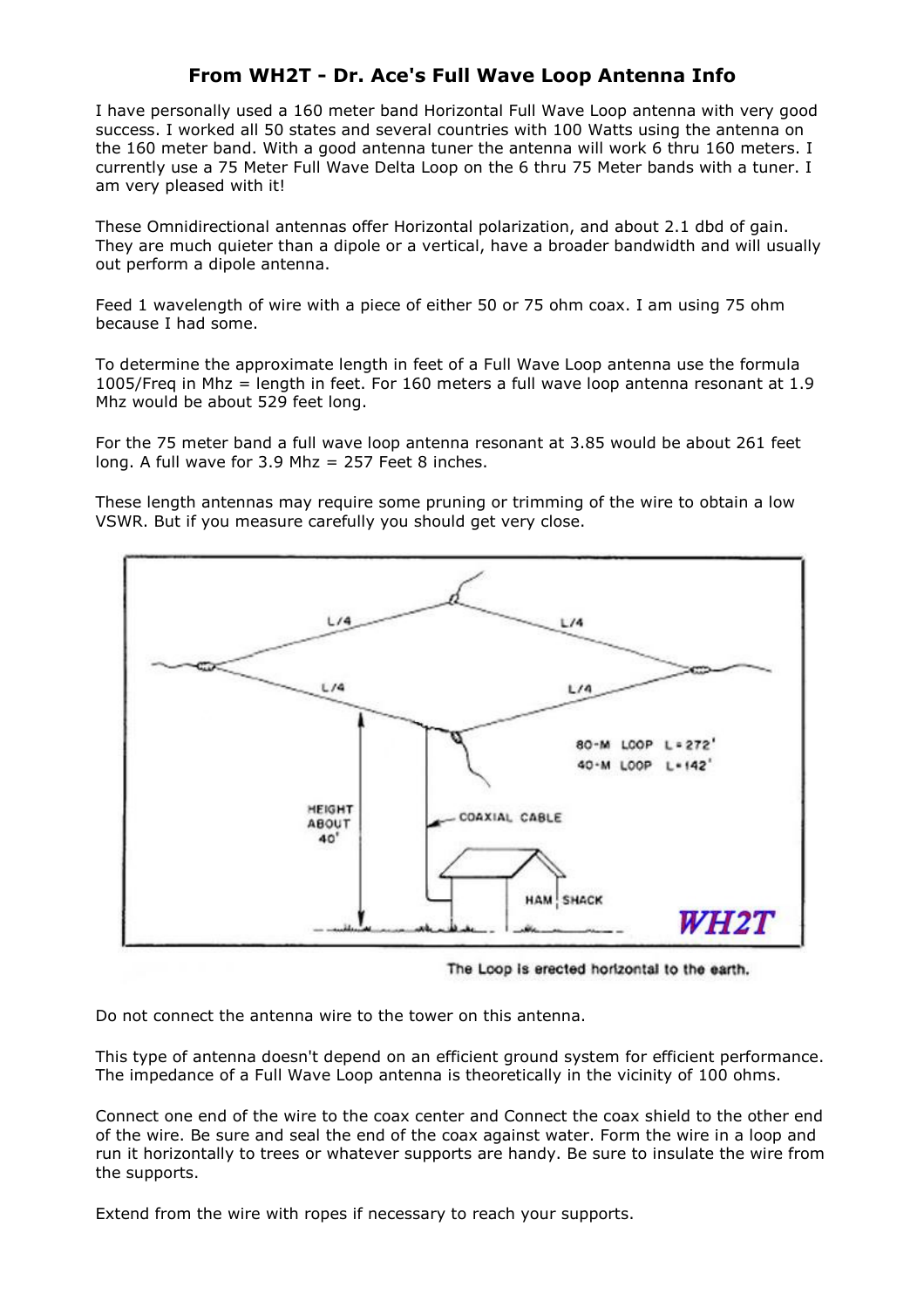On the higher frequency bands a full wave loop antenna can be oriented as a vertical diamond or vertical cube. Fed at the top or bottom corner of a diamond this antenna has horizontal polarization.

Let me clearly state this Fact.

"A vertically oriented horizontally polarized one wavelength loop antenna with the bottom of the loop 1/2 wave length above ground is a FINE antenna".

Do NOT put the bottom of the vertically oriented loop more than 1/2 wave length above ground.

## IMPORTANT

Any shape loop will work - octagon, pentagon, etc. The larger the area or aperture inside the loop the better, A circle has the largest area but is impractical. A circle has 1dbd gain over a square. Most people use a square but if you only have 3 supports you can shape it like a triangle. Triangle loops are called Delta loops. A square loop has 1dbd gain over an equal lateral triangle loop. If you use a triangle shape try to make each leg an equal length as this gives the largest inside aperture or area.

#### NOTE #1

Don't use a Balun on this Antenna! On a horizontally oriented loop you can feed a corner, center of a side or anywhere it is unimportant.

### NOTE #2

If you know you will be using a Loop, Dipole, Zepp, etc. on Multiple Bands and you want the most efficient performance of the antenna system you will always get less feedline loss if you use Open wire 450 - 600 Ohm window/ladder line.

If you feed the Full wave Loop antenna direct with a single piece of coax you can only adjust add/prune the antenna till the VSWR gets down to about 1.7:1 at resonance , so you will probably want to use a tuner if you want to cover an entire HF band . And Yes the tuner in the radio will work fine as long as you are not using a linear amplifier. The impedance of a Full Wave Loop antenna is theoretically in the vicinity of 100 ohms. That is why I use a 75 ohm "Q section" to provide a perfect match to the 50 ohm coax. My Loop antenna is flat 1:1 VSWR around 3.875 Mhz and rises to about 2:1 SWR at 3.75 and 4 Mhz . So I cover the entire 75 meter phone band without using a tuner.

## Here is How I Do It.

Connect the shield of a "Short Piece" of 75 ohm coax to one end of the loop antenna , Connect the center of the 75 ohm coax to the other end of the loop antenna. The length of the 75 ohm coax is most important. It will be used as a Q section. To determine the length to use, Use this formula "Length in feet = 246 x VF / Freq in Mhz" VF = the Velocity Factor of the coax. So multiply 246 by the Velocity Factor of the coax, then divide by the frequency .

If you use RG59 or RG11 with a Velocity Factor of 0.66 , For the 75 meter band the Piece of 75 ohm coax should be about 42 feet long , It doesn't need to be exact . RG59 and RG11 coax usually have a Velocity Factor of 0.66, Foam dielectric coax such as RG6 might have a Velocity Factor of 0.81 or more.